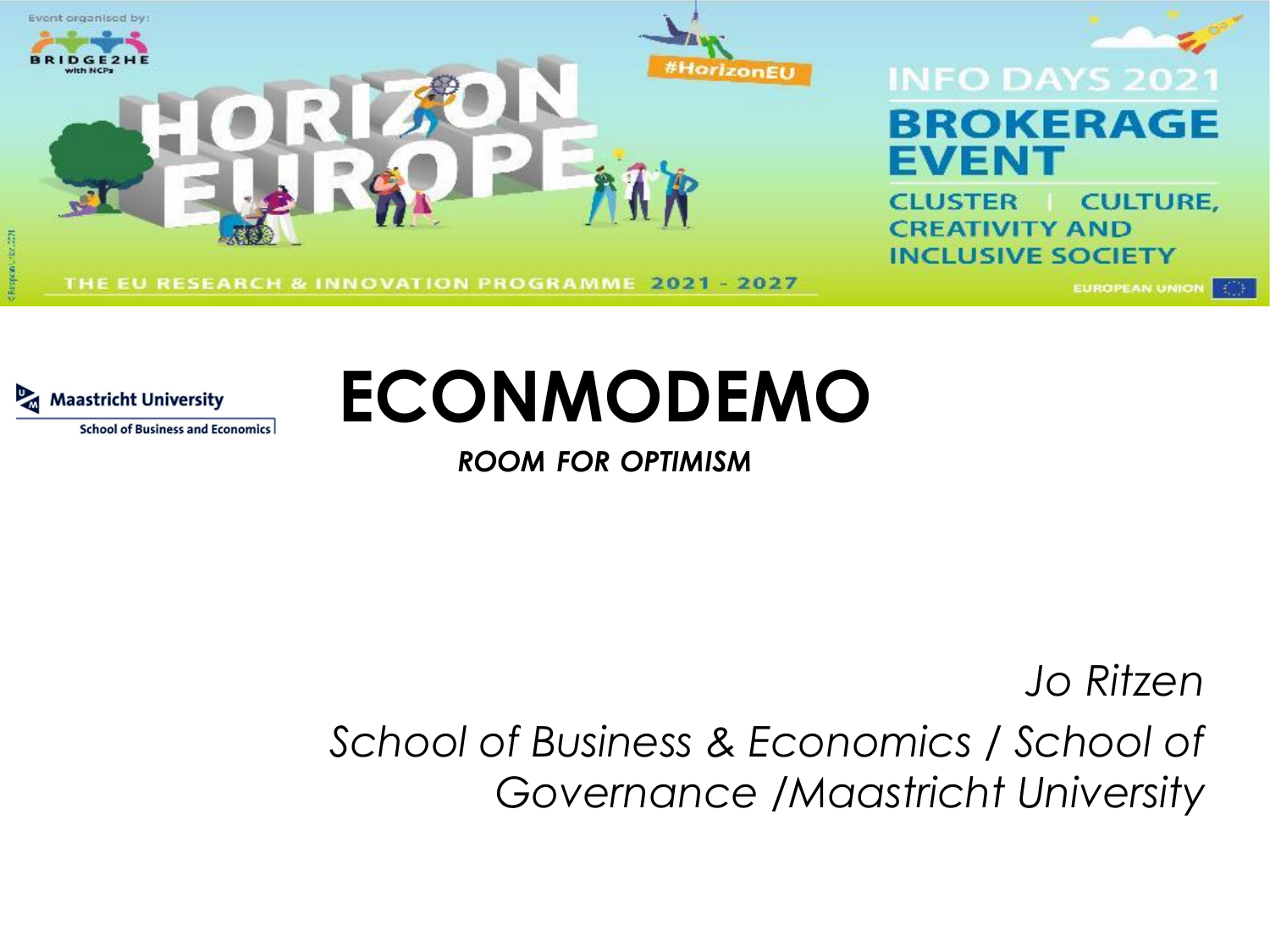## **The Quest**

Can policy aimed at greening an inclusive economy at the same time reduce populism and political polarization and increase trust in Government?

Labor market policies, automation, income distribution and the middle class, EU cohesion funds and CSR of corporations (its impact on greening and inclusion) and side effects on democracy







www.shutterstock.com - 1160095369

 $(280 \times 10^{-26} \text{ m})$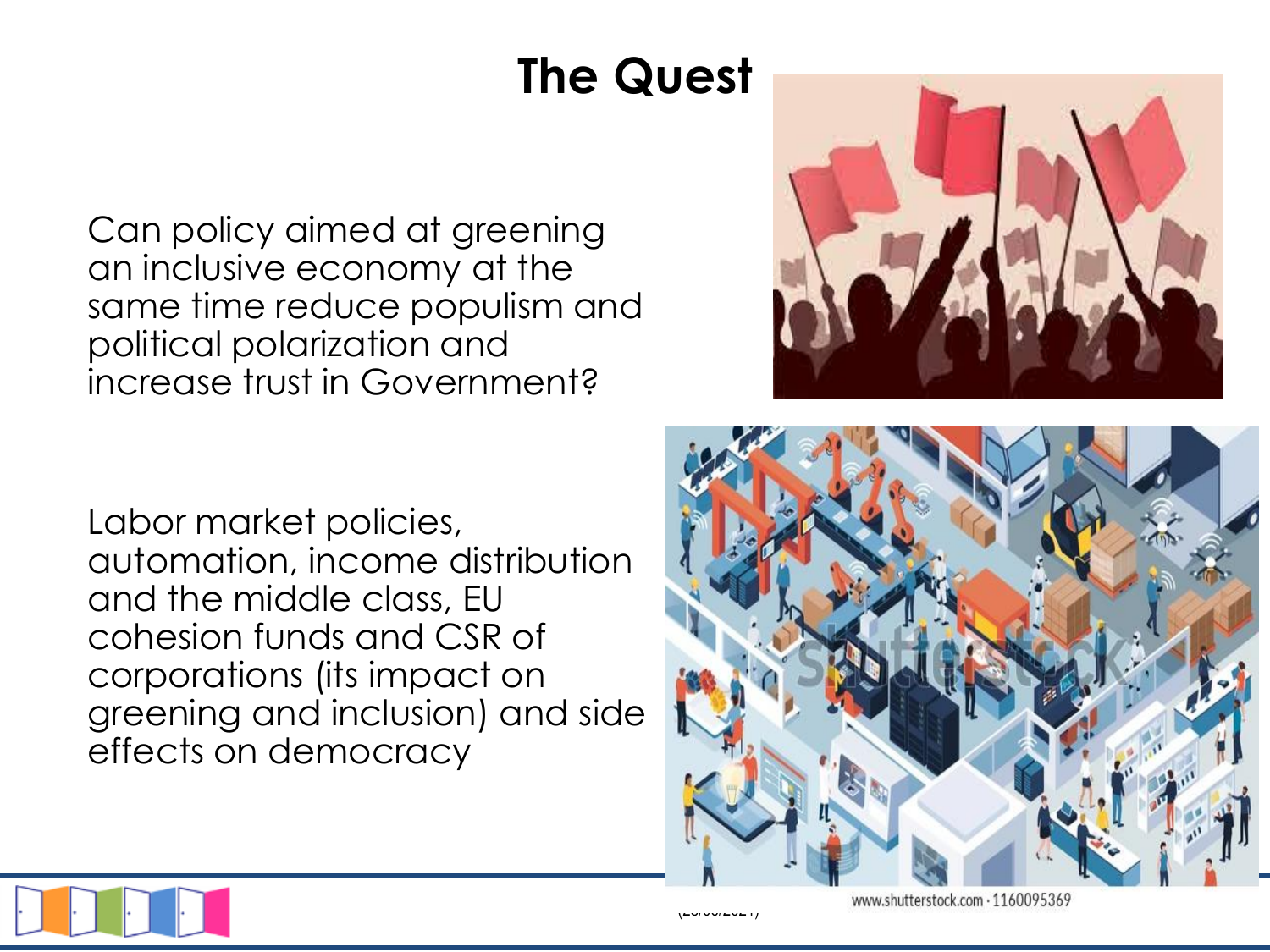# **The Quest (cont'd) & Topic**

Approach:

empirical, evidence-based policy recommendation.

Our consortium holds 11 experts from all across Europe working on deriving better economic models with better political outcomes.

Call topic: **HORIZON-CL2-2021- DEMOCRACY-01-02: Economic models and modern democracies.** 

#### **Keywords**

*Optimism; Institutions; EU Funds; Corporations; Greening; Globalization*



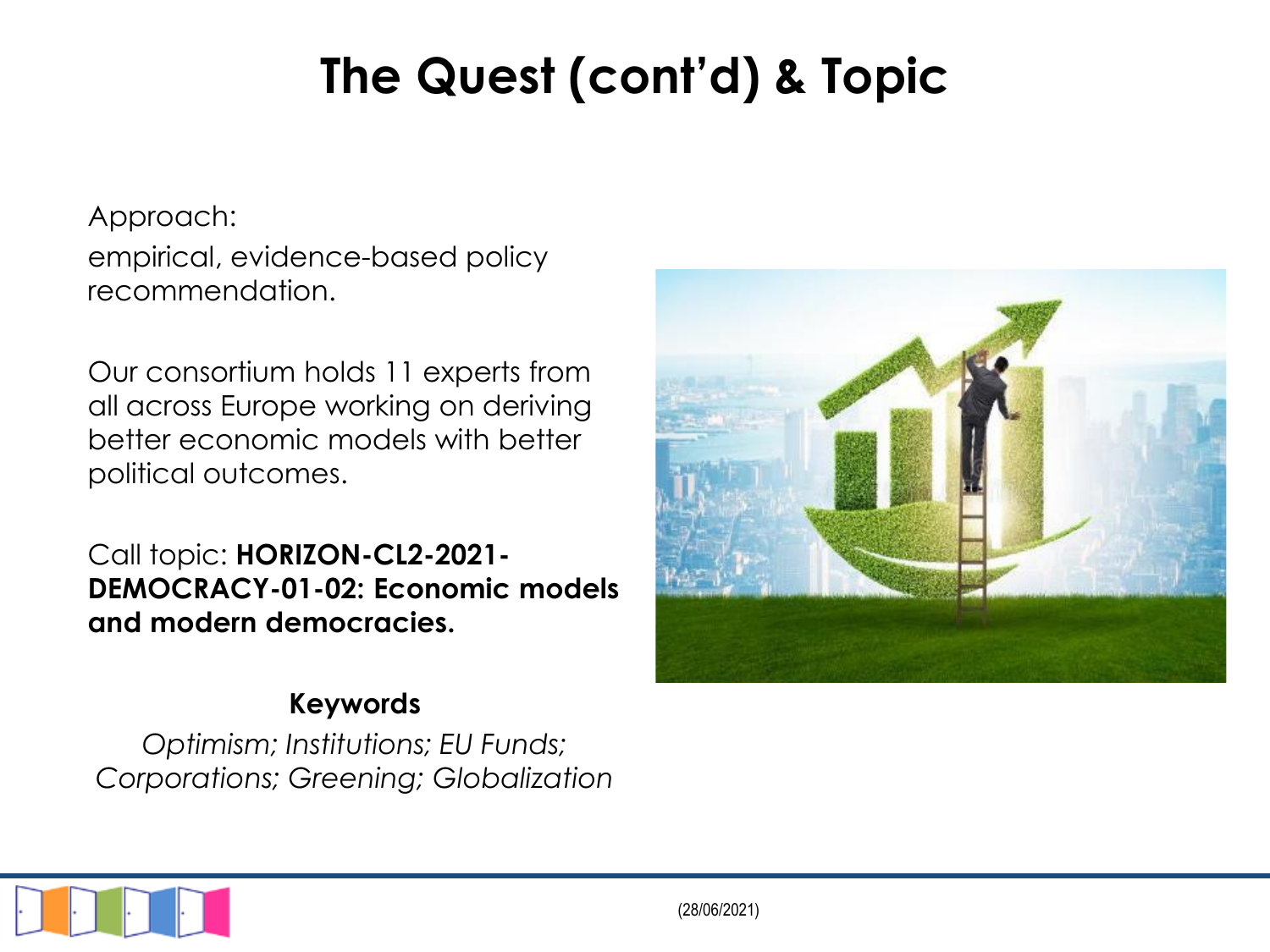### **Deliverables & Partnerships**

- Deliverables are in form of: Policy Proposals, Stakeholder workshops, Conferences, Academic Papers.
- Topics we seek partners for:
	- 1. Social cohesion policies in health and education (empirical).
	- 2. Corporate law on CSR in EU countries and its impact (empirical).
	- 3. Effective democratic contexts of corporate lobbying (empirical).
	- 4. Trade, human rights and sustainability (empirical).
	- 5. EU guidelines to counterbalance misinformation in social media in a free speech society



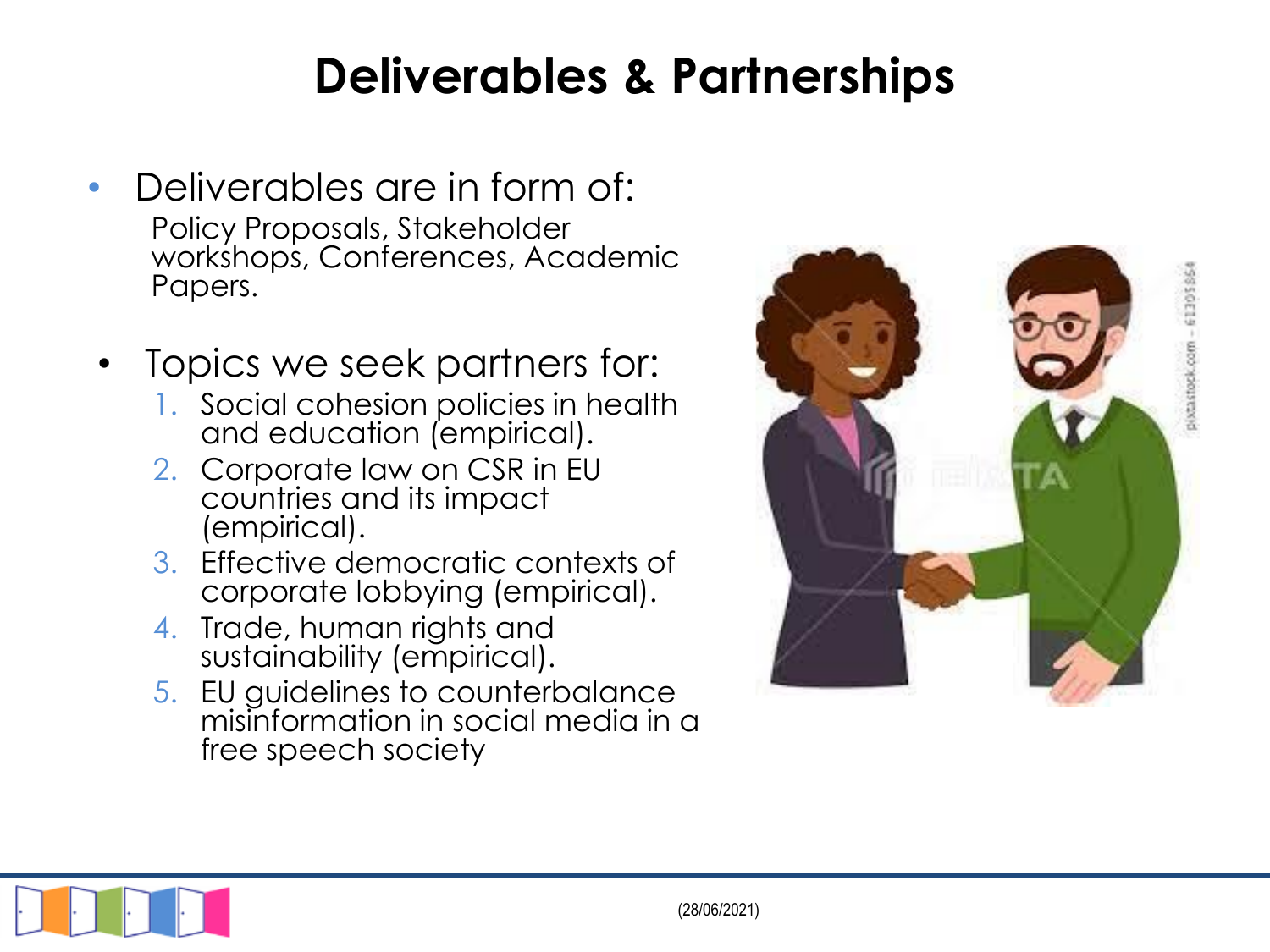

**UNU-MERIT** 

### **Contact us**



- Prof. Jo Ritzen, Consortium Leadership (20 years policy experience – including nine years as a Cabinet Minister) and 20 years academic experience
	- Email: j.Ritzen@maastrichtuniversity.nl
- UNU-MERIT/Maastricht University/ School of Business & **Economics**
- Research Institute/Think Tank
- Maastricht, Netherlands